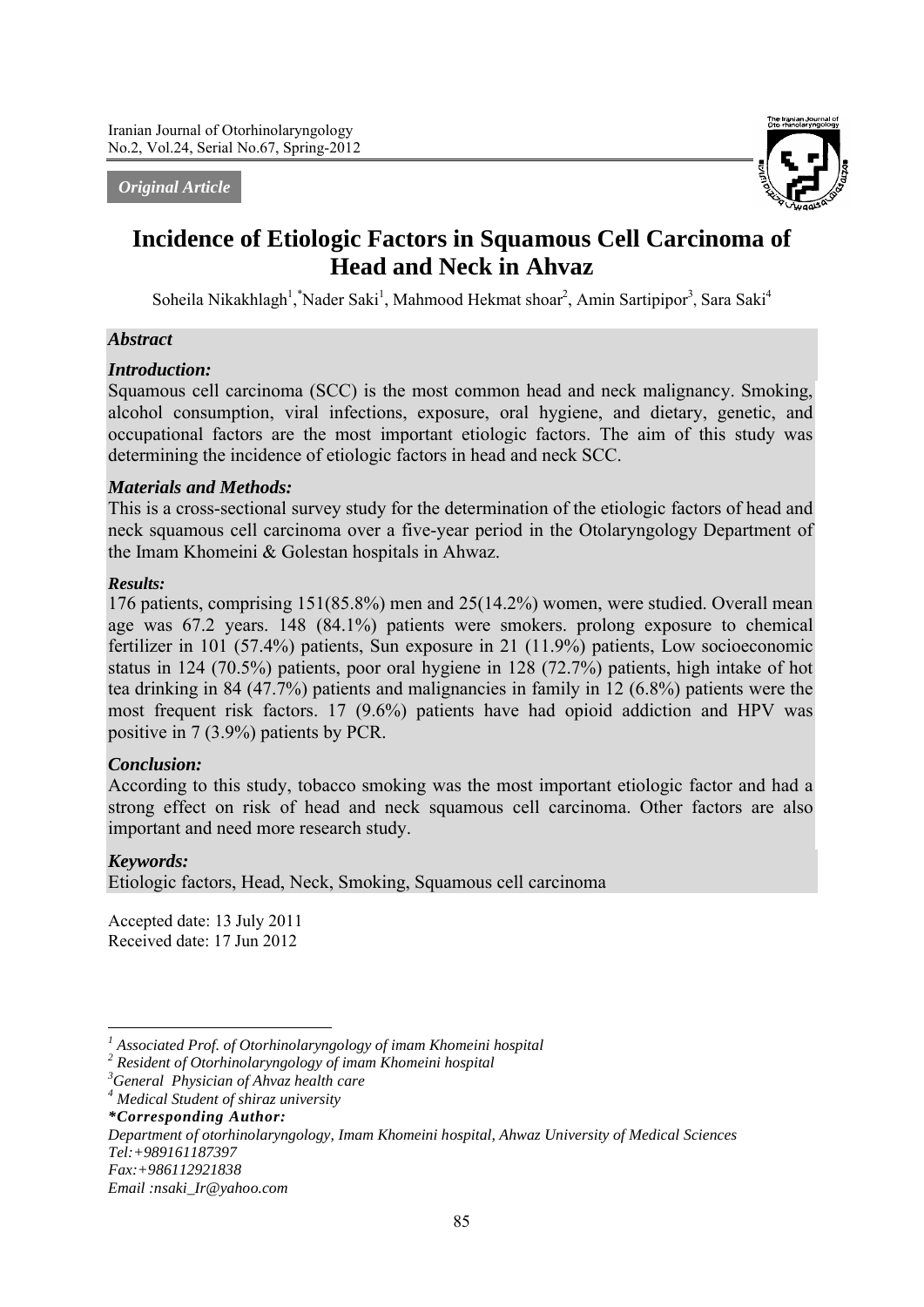### *Introduction*

Cancer has always covered a wide range of issues in medicine, accounting for a large portion of the modern medical research. Despite the undeniable and significant breakthroughs which have helped many cancer patients, identifying the causative factors and fighting them has always been the focus of the attention of researchers. The most frequent questions asked by patients' relations include: What causes cancer? Do genetic and environmental factors contribute to it? The answers lie in the epidemiology and etiology of the disease

The most common environmental contributing factors in head and neck squamous cell carcinoma include: smoking tobacco and drinking (1,2), exposure to and inhaling chemicals such as hydrocarbons, nickel, and wood dust (3,5), eating habits (2,4); poor oral and dental hygiene; ultraviolet radiation and viruses, especially the papilloma virus  $(3-5,22)$ .

Nonetheless, the high incidence of these tumors in certain geographical locations, for example hypopharyngeal cancers in Iran, India and Japan (4,6), made us conduct a study in the city of Ahvaz, located in the Iranian province of Khuzestan, hoping to set a starting point for extensive epidemiologic studies aiming at identifying the causative factors of head and neck cancers in Iran.

# *Materials and Methods*

In this cross-sectional, descriptive, and prospective research, from September 2006 to December 2010, patients in the ELT and surgical wards of the Imam Khomeini and Golestan hospitals (the major university hospitals in Ahvaz serving cancer patients) who had undergone diagnostic and therapeutic procedures and who were pathologically proven cases of SCC at multiple loci (including lips, mouth, pharynx, tonsils, nose, paranasal sinuses and earlobes) were studied.

The study subjects included all the inpatients and also those who had not been hospitalized due to extensive metastasis or need for chemotherapy. Interviews and the completion of the questionnaires were directly conducted by the researchers, and all the information was collected based on self-reports.

Variables related to the causative agents of head and neck SCC (including age; sex; occupation; residence; history of the disease; history of tobacco smoking, alcohol consumption and substance abuse; exposure to chemicals; diet and eating habits; oral and dental hygiene; long exposures to sunlight; history of the disease in the family; substance abuse; and HPV infection) were studied.

To investigate HPV infection, the PCR (Polymerase Chain Reaction) method was used on biopsied tumor tissues and exfoliated moth cells from mouthwash samples. To identify the HPV types, the RLBA (Reverse Line Blot Assay) method, specific to 35 types of HPV, was employed. The results were analyzed using SPSS 16 based on descriptive statistics.

# *Results*

Of the 176 patients studied, 151 patients were male and 25 were female. The average age of the female patients was calculated at 65.7 years and that of the male patients was 67.2 years.

All the patients were married, and as for history of diseases, 38 patients mentioned cardiac, thyroid, anemia and hyperlipidemia conditions.

Twelve patients mentioned histories of malignancy in their immediate relations.

As regards tobacco smoking, 148 out of the 176 patients used tobacco products; 50 of whom smoked over 20 cigarettes a day and others fewer.

The average time of tobacco smoking was 41.8 years.

Interestingly, 15 out of the 25 female patients used tobacco products (Fig 1).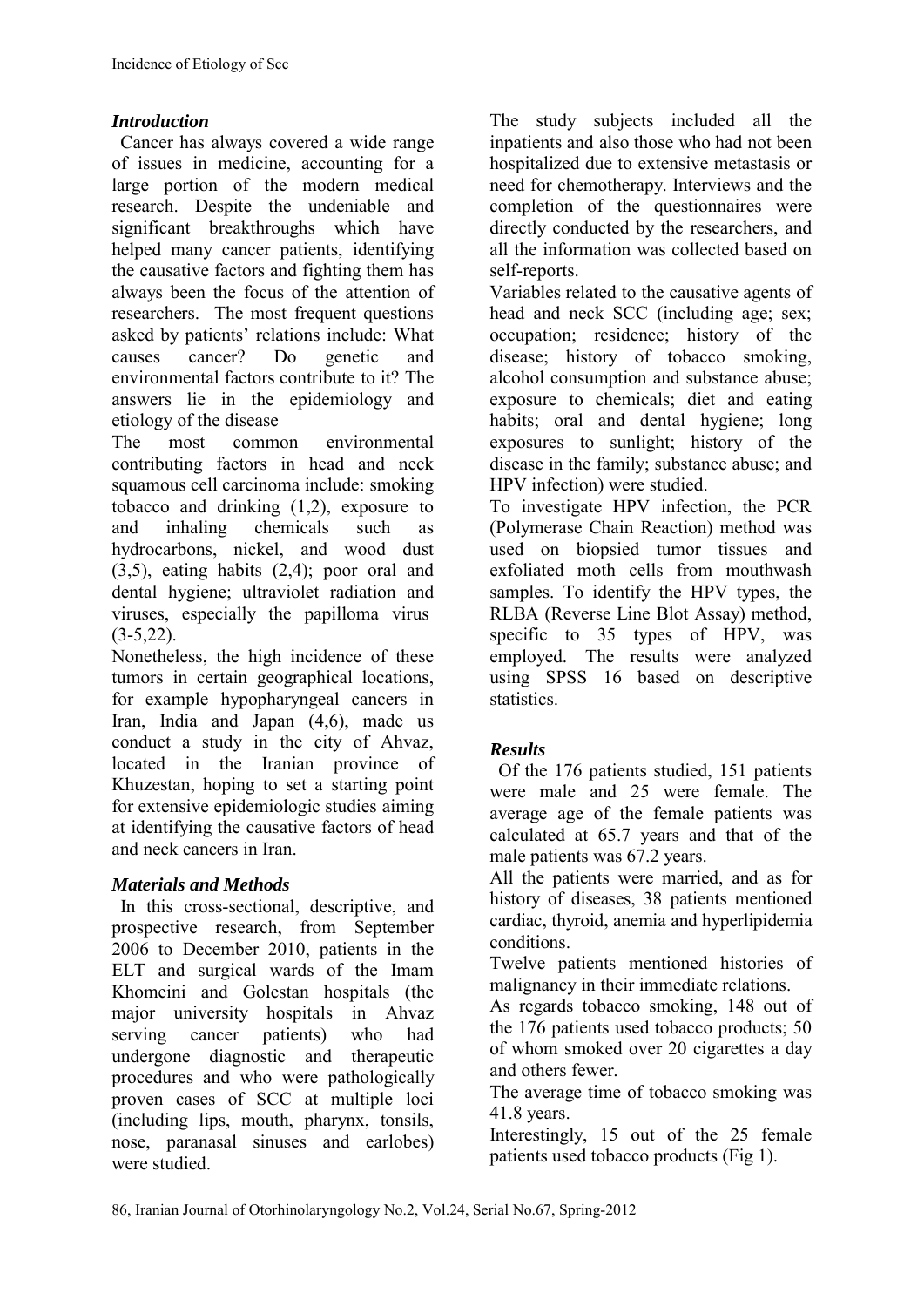

**Fig 1:** Sex Distribution of Smoking

Twenty-four patients used handmade cigarettes, 67 used local cigarettes and 57 used foreign brands.

Only 4 patients mentioned alcohol consumption.

Twenty-four patients had a history of oral lesions, and 101 patients were occupationally exposed to chemicals or chemical fertilizers, the average exposure time estimated at 21 years.

Twenty-one patients (11.9%) were continually exposed to sunlight due to occupational conditions.

One hundred and fourteen patients had a history of drinking hot tea, 43 of whom drank over 1000 CC a day, 41 patients between 500 and 1000 CC, and only 30 patients below 500 CC.

Seventeen patients mentioned substance abuse, of whom 12 used inhaled drugs, two oral and three injections.

Oral and dental hygiene was very poor in 107 cases, poor in 21 cases, and satisfactory in 48 cases. None of the patients had a history of radiotherapy.

Seven cases out of 176 patients (3.97%) tested positive HPV using the PCR method. Three case were type 16, two cases type 18, one case type 57, and one case type 33.

As for the economic status, 72 patients were at a very low economic level (an income of under 150,000 tomans per month), 52 patients were at a low economic level (an income of 150,000 to 300,000 tomans), and the rest were at a good economic level (Fig 2).



**Fig 2:** Etiologic factors in squamous cell carcinoma of head and neck

The distribution of different occupations in patients is shown in Fig 3.



**Fig 3:** Incidence of Occupational Distribution

### *Discussion*

Malignant tumors of the head and neck are relatively common type of cancer (7), in fact, they comprise some 30-40% of all cancers in some societies such as India (8). In our study the ratio of the male patients to the female patients was 6 to 1. This ration used to be 15 to 1 in the past, but the incidence in females has gradually risen so that the world's figures are now at 3.4 to 1 (9-11).

In our study the high tobacco smoking rates (84.1%) in both female and male patients indicate the significant effect of this agent in the etiology of head and neck cancer. In fact, tobacco smoking has had a high rate among different tribes and nomads of the Province of Khuzestan,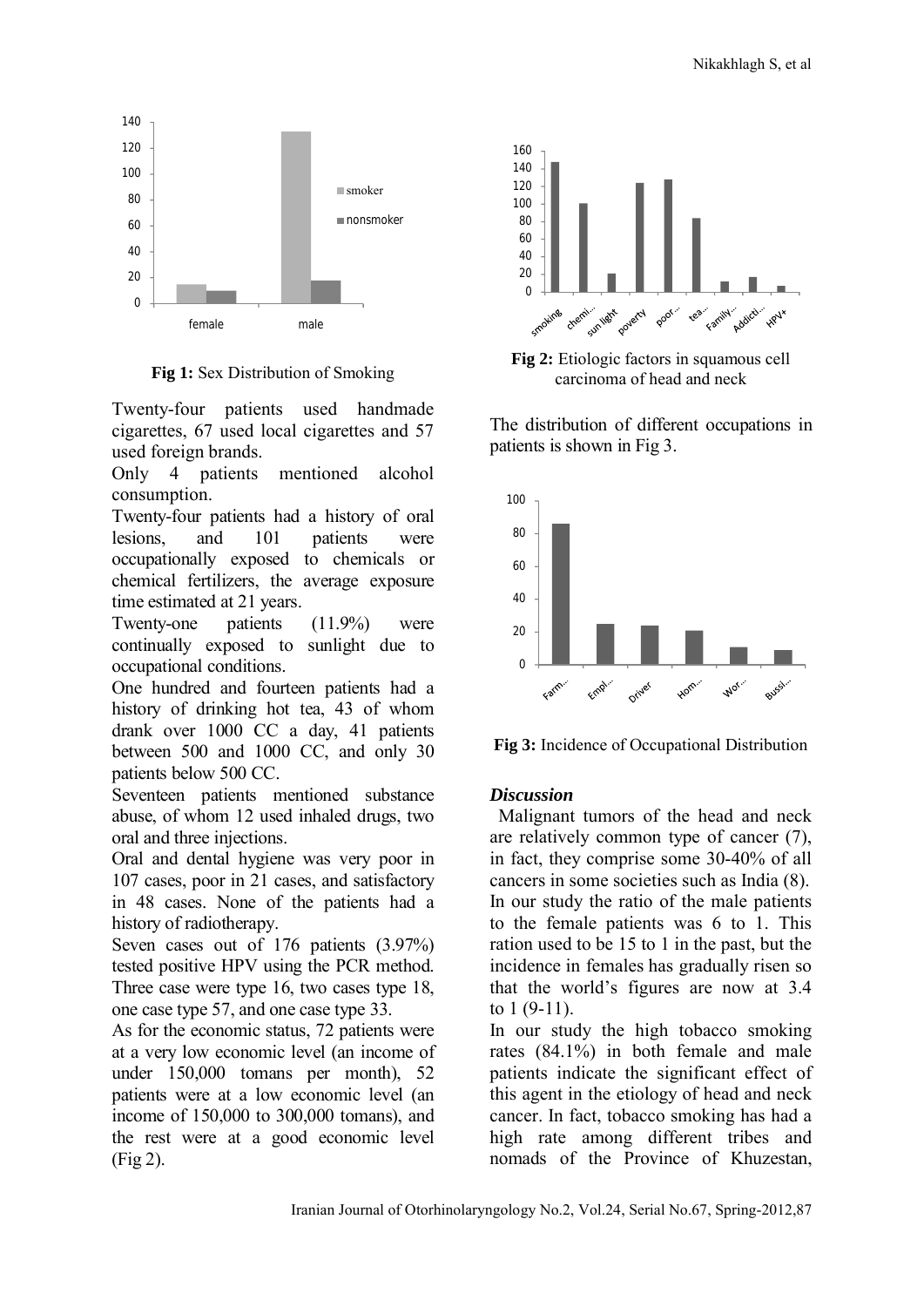especially in socially and economically poorer areas. These patients also mentioned other forms of tobacco consumption such as hookah smoking.

According to our study, 21 patients smoked handmade cigarettes, which naturally contained more impurities and higher toxicity.

In a study by Tryggvason et al, 2009, on the epidemiology of head and neck cancers, they concluded that cigarette smoking and alcohol consumptions were the major risk factors (7).

Dietz, on the other hand, observed in his epidemiologic studies that alcohol was not that carcinogenic when consumed alone, but that it could be pointed out as a contributing factor in those who smoked a lot.

In a study conducted by Razmpa at the Imam Khomeini Hospital, Tehran, Iran, on 100 cases of pharyngeal epithelial cancer, smoking and smoking combined with alcohol consumption were observed as the major risk factors (13).

Other similar studies have mentioned smoking as a major risk factor  $(8,11,14-16)$ After tobacco, alcohol is considered one of the most important head and neck SCC risk factors (7,11,15), but in this study, only four people reported a history of alcohol consumption, which the author believes to be closely related to the religious and cultural beliefs of the society; basically, alcohol seems to play an insignificant role as a causative agent in cancer in Muslim societies.

The other significant finding was the relationship between occupations conditions and the disease incidence. A significant number of the patients were farmers.

Other occupations included driving, office work, labor, homemaking and shop keeping. In the examination of the relationship between occupations and cancer agents, UV chemical fertilizer exposure was a significant point; the average time of exposure to chemical fertilizers was calculated at 21 years.

This calls for more studies and researches.

There have been several studies on occupational factors as predisposing factors in head and neck cancer, having identified such occupational factors as exposure to nickel, chromium, hydrocarbons, asbestos, cement, and wood dust (17).

According to the case histories, there was no history of working with nickel, working in wood industries, dermatological conditions, STDs or schistosomiasis.

The other significant point was the poor economic conditions. This was the case with 70.5% of our patients, which could have been a contributing factor through malnutrition, vitamin deficiency, lack of antioxidant consumption, etc.

Iron deficiency is also noteworthy as a predisposing factor in cancer. The role of dietary factors in oral and hypopharyngeal cancers has been particularly significant in the studies (18,19).

Poor oral and dental hygiene in most of the patients in this study (72.8%) is the next etiological factor. Other studies have also shown periodontitis, insufficient use of brushing and mouthwash and the loss of teeth as independent variables (20,21).

The results of our studies does not show a significant relationships between the presence of the human papilloma virus and head and neck cancer.

It seems that there are other predisposing and causative agents than the papilloma virus (such as socioeconomic factors and tobacco smoking) in head and neck SCCs, and that the papilloma virus only has a secondary role (22), which is in direct contrast with the results of the studies conducted in other places in the world, which emphasize the role of HPV as an etiological factor in head and neck SCCs (7,11,15,23).

Destefani et al noted the etiological role of a certain type of tea called mate consumed in the Chemiary region of Brazil. Those who consumed over 1.5 liters of this tea per day were 4.9 times more likely to have cancer(24).

Excessive use of tea was a significant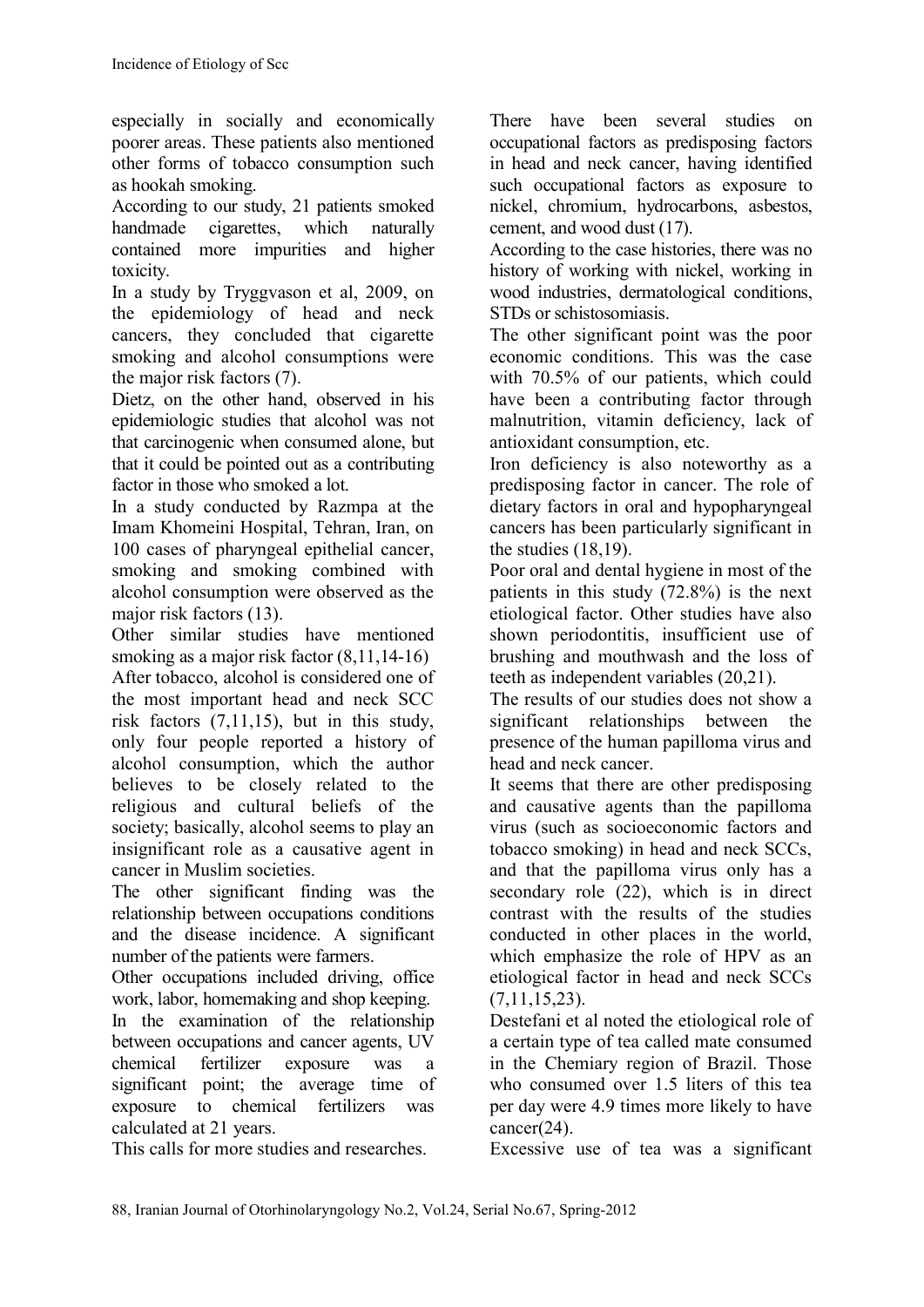point in our study. Twenty-four point four percent of the patients used over one liter of tea per day and 23.3% between 500 and 1000 CC. Studying mate,

Destefani pointed out the presence of phenol in it and considered it a carcinogenic solvent.

Are there similar compounds in the tea consumed in Iran? The answer to this question calls for further investigation, including the identification of the most common type of tea consumed in Iran and of the impurities in it.

The studies conducted by Sturgis et al on the likelihood of the role of genetic factors in the etiology of head and neck epithelial cancers (25) has also been observed in our patients. Histories of cancer in immediate relatives was observed in 6.8% of the patients in our study.

### *Conclusion*

Cancer has always been a major issue in medical research. Even more important is the identification of etiological factors in cancers, which has always been the concern of the patients, their relatives and the medical staff. As with the studies conducted in other parts of the world, tobacco smoking was observed as the most significant etiological factor in our study. The study of other etiological factors will help identify the causative factors, which requires extensive epidemiologic studies.

### *Acknowledgment*

This study, was supported by Research Deputy of Ahvaz jundishapur University of Medical sciences and ethic Committee. We are very grateful to Research Deputy of Ahvaz jundishapur University of Medical sciences for their support.

### *References*

1. Lewin F, Norell SE, Gustavssonp JH. Smoking tobacco, oral snuff and alcohol in the etiology of squamous cell carcinoma of the head and neck: A population based case-referent study in Sweden. Cancer 2008; 82(7): 1367-75.

2. Johnoson N. Tobacco use and oral cancer: A global perspective. J Dent Educ 2004; 65(4): 328-39.

3. Flanders WD, Cann CI, Rothman KJ. Work-related risk factors for laryngeal cancer. Am J Epidemiol 2004; 119: 23-32.

4. Goldenberg D, Lee J, Koch WM, Kim MM, Trink B, Sidransky D. Habitual risk factors for head and neck cancer. Otolaryngol Head Neck Surg 2004; 131(6): 986-93.

5. Brandsma JL, Abramson AL. Association of papilloma virus with cancers of head and neck. Arch Otolaryngol Head neck Surg 2003; 115: 621-5.

6. Gwenn M, Daniele L, Paquerette G, Annette L. Smoking, occupational exposures and social inequalities in hypopharyngeal and laryngeal cancer. Int J Epidemiol 2004; 33: 799-806.

7. Tryggvason G, Sveinsson TE, Hjartarson H, Halfdanarson TR. [Head and neck squamous cell cancer]. Laeknabladid 2009; 95(10): 671-80. (Icelandic)

8. Basu R, Mandal S, Ghosh A, Poddar TK. Role of tobacco in the development of head and neck squamous cell carcinoma in an eastern Indian population. Asian Pac J Cancer Prev 2008; 9(3): 381-6.

9. Kleinsusser O. Tumors of the larynx and hypopharynx. New York.Thieme. G; 1988: 123-35.

10. Cann CI, Fried MP, Rothman KJ. Epidemiology of squamous cell cancer of the head and neck. Otolaryngol Clin North Am 2005; 18: 367-88.